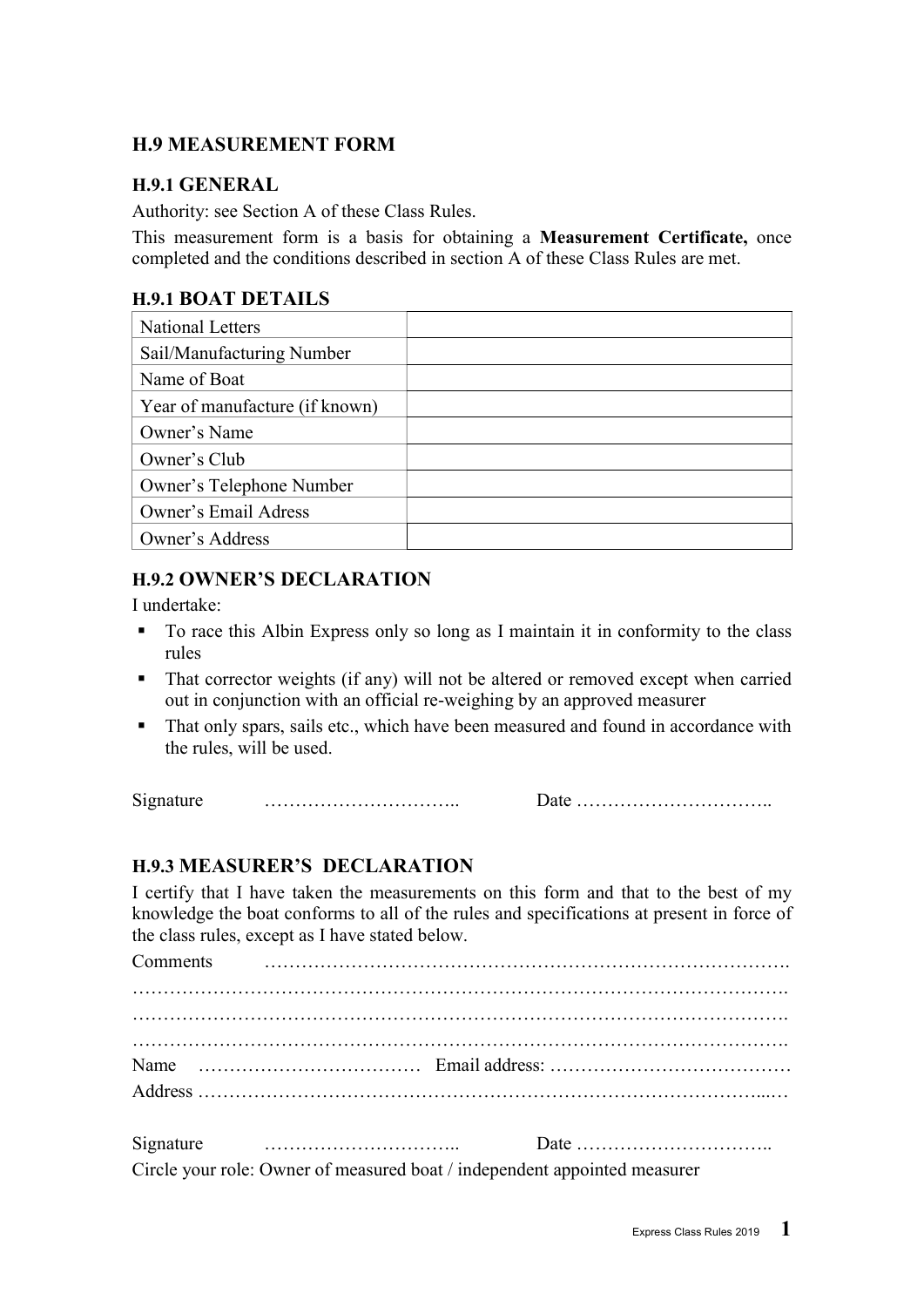# H.9.1 MEASUREMENT FORM

| <b>Measurement</b>                                                                                          | Rule            | Min              | <b>Actual</b> measured | <b>Max</b>       |
|-------------------------------------------------------------------------------------------------------------|-----------------|------------------|------------------------|------------------|
| Boat built before 2000-12-31                                                                                | C.6.2           | 1780 kg          |                        |                  |
| Boat weight including<br>additional optional equipment<br>(if any) and compensation<br>weights (if any) and |                 |                  |                        |                  |
| Boat built after 2000-12-31                                                                                 | C.6.2           | 1820 kg          |                        |                  |
| Boat weight including<br>additional optional equipment<br>(if any) and compensation<br>weights (if any)     |                 |                  |                        |                  |
| Total weight of additional<br>optional equipment                                                            | C.6.2(c)        |                  |                        | $30 \text{ kg}$  |
| Weight and position of aft<br>corrector weights (if any)                                                    | C.6.3           |                  |                        |                  |
| Weight and position of forward<br>corrector weights (if any)                                                | C.6.3           |                  |                        |                  |
| Deck fittings correct                                                                                       | H.3             |                  | Yes / No               |                  |
| Rudder weight                                                                                               | E.4.6           | $18 \text{ kg}$  |                        |                  |
| Rudder depth between R-L                                                                                    | H.2.4           | 1140 mm          |                        | 1150<br>mm       |
| Rudder measurement band<br>placed above hull contour                                                        | C.8.3,<br>H.2.1 |                  | Yes / No               |                  |
| Keel trailing edge length B-C                                                                               | H.1.3           | 890 mm           |                        | 915 mm           |
| Maximum keel width A-B                                                                                      | H.1.3           | $160$ mm         |                        |                  |
| Maximum keel width 10 mm<br>above C-D                                                                       | H.1.3           | $104 \text{ mm}$ |                        |                  |
| Keel trailing edge width at B                                                                               | H.1.3           | $22 \text{ mm}$  |                        |                  |
| Keel trailing edge width 10<br>mm above C                                                                   | H.1.3           | $4 \text{ mm}$   |                        |                  |
| Keel placement: distance from<br>hull datum point to B                                                      | H.1.3,<br>D.2.4 | 3210 mm          |                        | 3240<br>mm       |
| Lifeline height above deck                                                                                  | D.9.1           | 450 mm           |                        |                  |
| Lifeline tension at 75 kg load                                                                              | C.7.2           |                  |                        | $150 \text{ mm}$ |
| Fore triangle base                                                                                          | C.9.6           | 3040 mm          |                        | 3050             |
|                                                                                                             |                 |                  |                        | mm               |
| Mast upper point measurement                                                                                | F.3.5,          |                  |                        | 9500             |
| band to lower point                                                                                         | H.8.1           |                  |                        | mm               |
| Mast upper point measurement<br>band placed correctly                                                       | F.3.5,<br>H.8.1 |                  | Yes/no                 |                  |